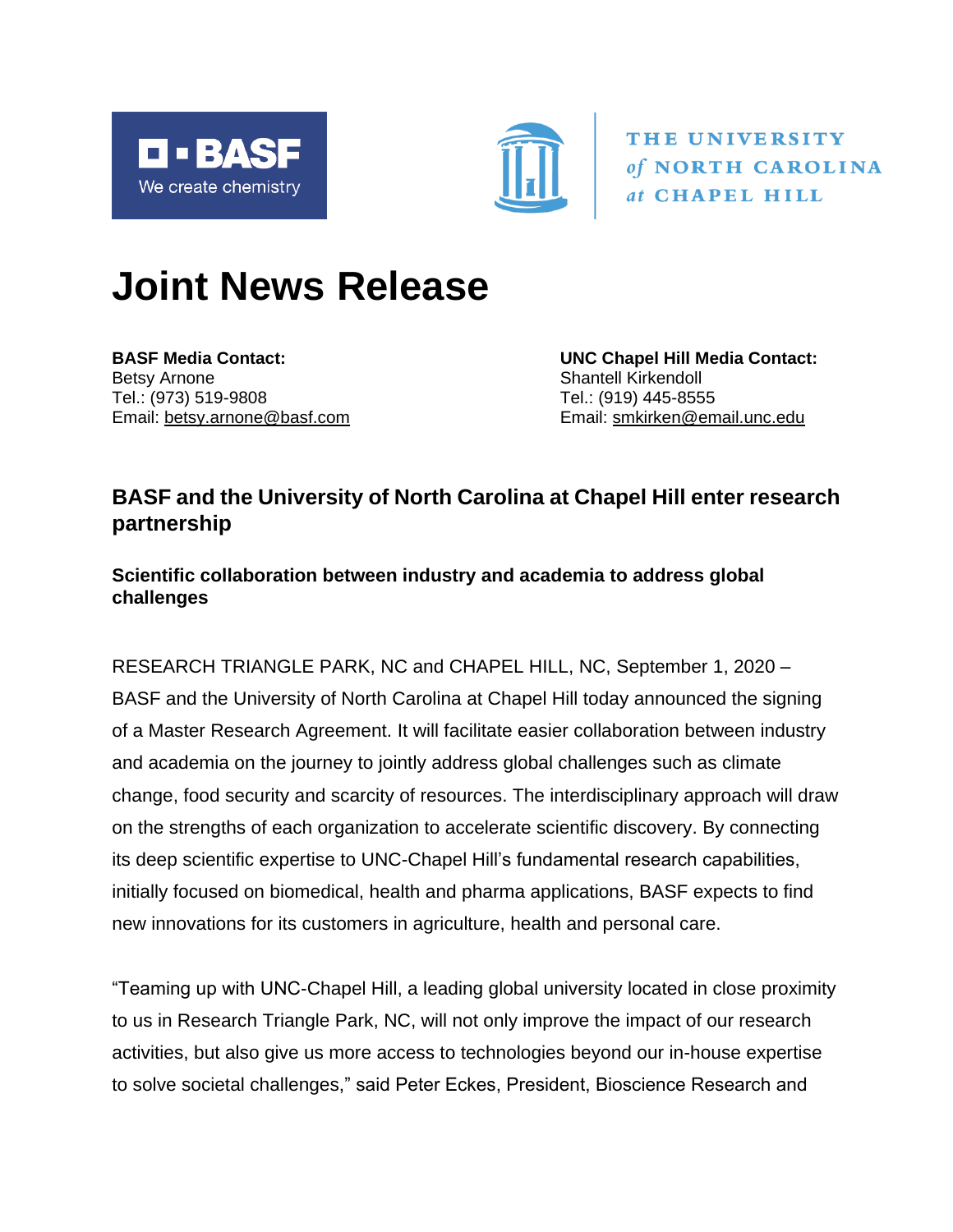Regional Research Representative North America at BASF. "We are eager to see the results of our partnership with the Master Research Agreement in place that will enable us to collaborate more quickly across areas of common interest to drive innovation."

The Master Research Agreement containing pre-agreed terms for intellectual property, publication and confidentiality will enable open scientific discussions and speed up the process of starting collaborations. Several research projects focused on plant science are already under way.

"Our partnership with BASF is a great example of the culture of collaboration that we have fostered at Carolina," said UNC-Chapel Hill Chancellor Kevin M. Guskiewicz. "Combining our scientific expertise and research capabilities through the Master Research Agreement will enable Carolina and BASF to solve the grand challenges of our time and produce results that will benefit the people of North Carolina, the nation and the world."

### **About BASF**

BASF Corporation, headquartered in Florham Park, New Jersey, is the North American affiliate of BASF SE, Ludwigshafen, Germany. BASF has more than 18,800 employees in North America and had sales of \$18.4 billion in 2019. For more information about BASF's North American operations, visit [www.basf.com/us.](https://www.basf.com/us/en.html)

At BASF, we create chemistry for a sustainable future. We combine economic success with environmental protection and social responsibility. More than 117,000 employees in the BASF Group work on contributing to the success of our customers in nearly all sectors and almost every country in the world. Our portfolio is organized into six segments: Chemicals, Materials, Industrial Solutions, Surface Technologies, Nutrition & Care and Agricultural Solutions. BASF generated sales of €59 billion in 2019. BASF shares are traded on the stock exchange in Frankfurt (BAS) and as American Depositary Receipts (BASFY) in the U.S. Further information at [http://www.basf.com.](http://www.basf.com/)

### **About the University of North Carolina at Chapel Hill**

The University of North Carolina at Chapel Hill, the nation's first public university, is a global higher education leader known for innovative teaching, research and public service. A member of the prestigious